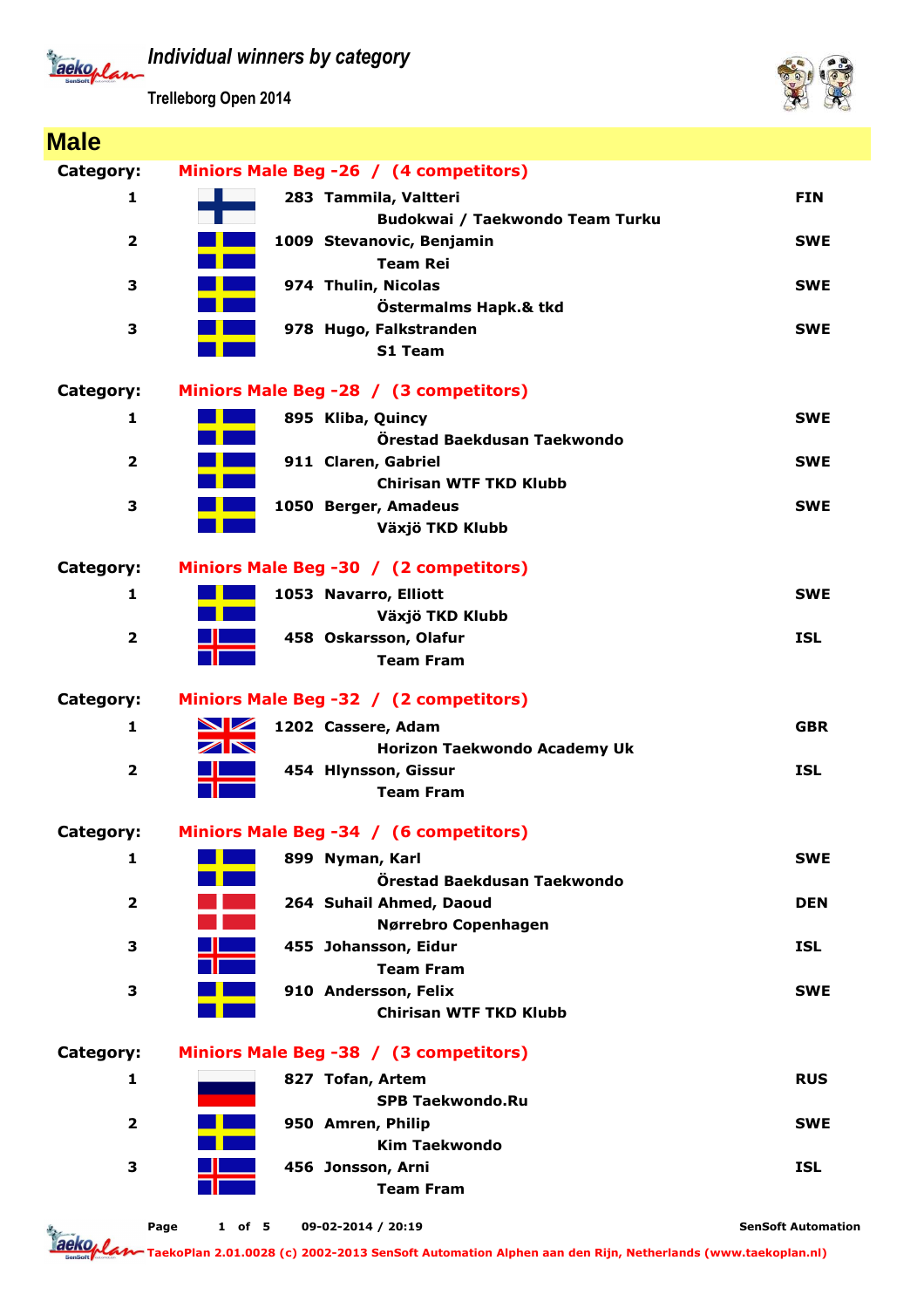*Individual winners by category* Tackoplan

**Trelleborg Open 2014**

**Male**



| <b>Male</b>             |                                                |            |
|-------------------------|------------------------------------------------|------------|
| Category:               | Miniors Male Beg -42 / (2 competitors)         |            |
| 1                       | 308 Quinones, Eddie                            | <b>FIN</b> |
|                         | Taekwondourheilijat 2011                       |            |
| $\overline{\mathbf{2}}$ | 1022 Nilsson, Zack                             | <b>SWE</b> |
|                         | <b>Team Toigye Panthers</b>                    |            |
| Category:               | Cadets Male Beg -37 / Fly (2 competitors)      |            |
| 1                       | 243 Al-Khamasi, Josef                          | <b>DEN</b> |
|                         | Nørrebro Copenhagen                            |            |
| $\overline{\mathbf{2}}$ | 239 Kempf, Julian                              | <b>DEN</b> |
|                         | København Tan Gun Sae Sim                      |            |
| Category:               | Cadets Male Beg -41 / Bantam (6 competitors)   |            |
| 1                       | 820 Dvurekov, Dmitrii                          | <b>RUS</b> |
|                         | <b>SPB Taekwondo.Ru</b>                        |            |
| $\mathbf{2}$            | 822 Panin, Edgar                               | <b>RUS</b> |
|                         | <b>SPB Taekwondo.Ru</b>                        |            |
| 3                       | 1171 Almesmari, Hassan Ali                     | <b>UAE</b> |
| 3                       | <b>Fujairah Taekwondo Team</b>                 |            |
|                         | 246 Ali Amer, Hussein                          | <b>DEN</b> |
|                         | Nørrebro Copenhagen                            |            |
| Category:               | Cadets Male Beg -45 / Feather (4 competitors)  |            |
| 1                       | 1177 Ibrahim, Mohamed Mostafa                  | <b>UAE</b> |
|                         | Fujairah Taekwondo Team                        |            |
| $\overline{\mathbf{2}}$ | 826 Sinitcyn, Dmitrii                          | <b>RUS</b> |
|                         | <b>SPB Taekwondo.Ru</b>                        |            |
| 3                       | 550 Zadra, Alexander                           | <b>ITA</b> |
|                         | <b>Zadra-Fighting Asv</b>                      |            |
| 3                       | 1039 Belin, Adam                               | <b>SWE</b> |
|                         | Västerås Hapk. TKD Klubb                       |            |
| Category:               | Juniors Male Beg -45 / Fin (1 competitors)     |            |
| 1                       | 1176 Alnuaimi, Ali Ebraheim                    | <b>UAE</b> |
|                         | <b>Fujairah Taekwondo Team</b>                 |            |
| Category:               | Juniors Male Beg -55 / Feather (2 competitors) |            |
| 1                       | 482 Leonard, Glen                              | <b>IRL</b> |
|                         | South Dublin Taekwondo                         |            |
| $\mathbf{2}$            | 1168 Al Amri, Hamad Abdulwahab                 | <b>UAE</b> |
|                         | <b>Fujairah Taekwondo Team</b>                 |            |
| Category:               | Seniors Male Beg -68 / Feather (1 competitors) |            |
| 1                       | 1034 Noori, Jalil                              | <b>SWE</b> |
|                         | <b>Trelleborgs TKD Klubb</b>                   |            |

**SenSoft Automation**

Tackoplan **TaekoPlan 2.01.0028 (c) 2002-2013 SenSoft Automation Alphen aan den Rijn, Netherlands (www.taekoplan.nl)**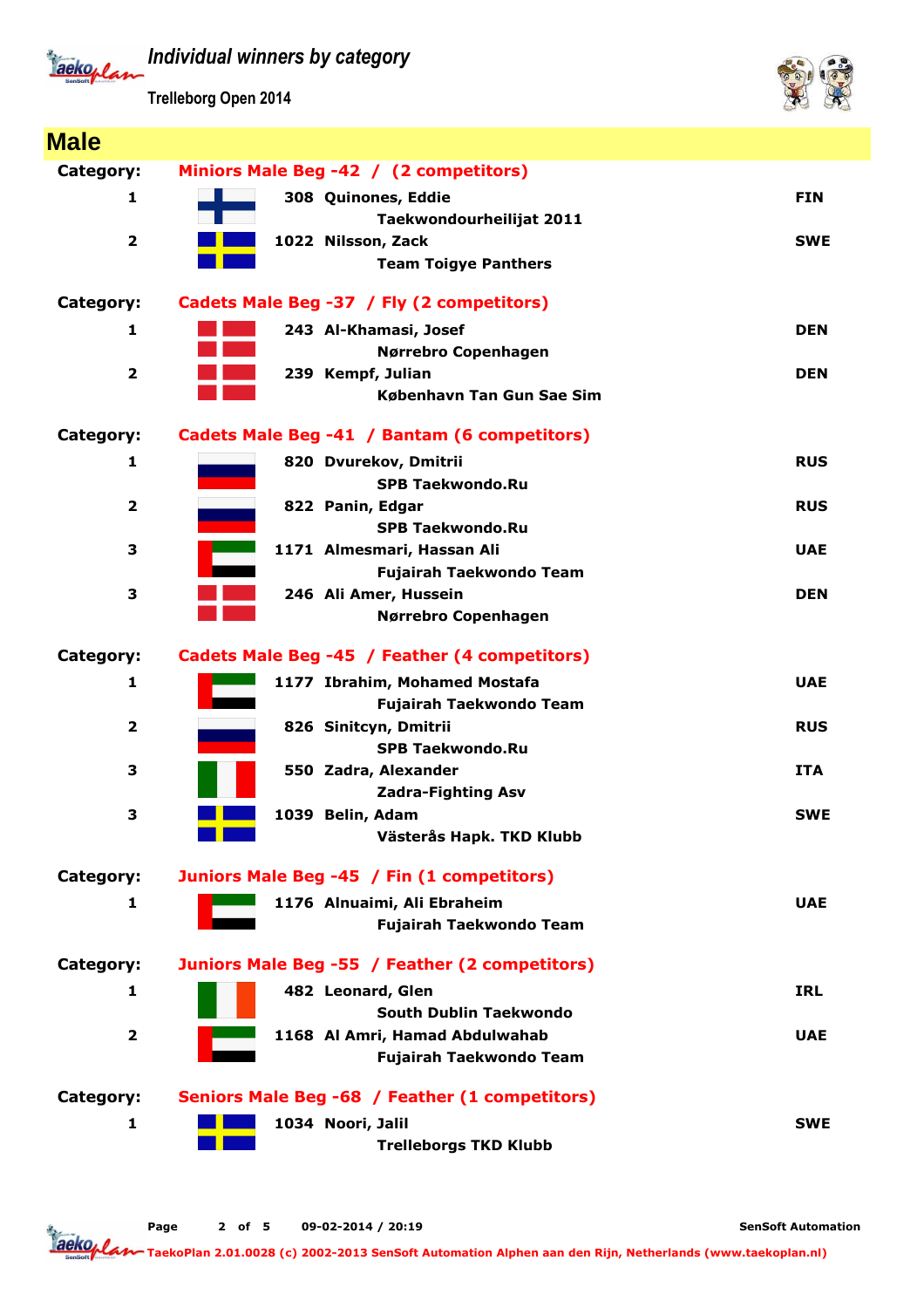*Individual winners by category* aeko<sub>lla</sub>

**Trelleborg Open 2014**



**SenSoft Automation**

**TaekoPlan 2.01.0028 (c) 2002-2013 SenSoft Automation Alphen aan den Rijn, Netherlands (www.taekoplan.nl)**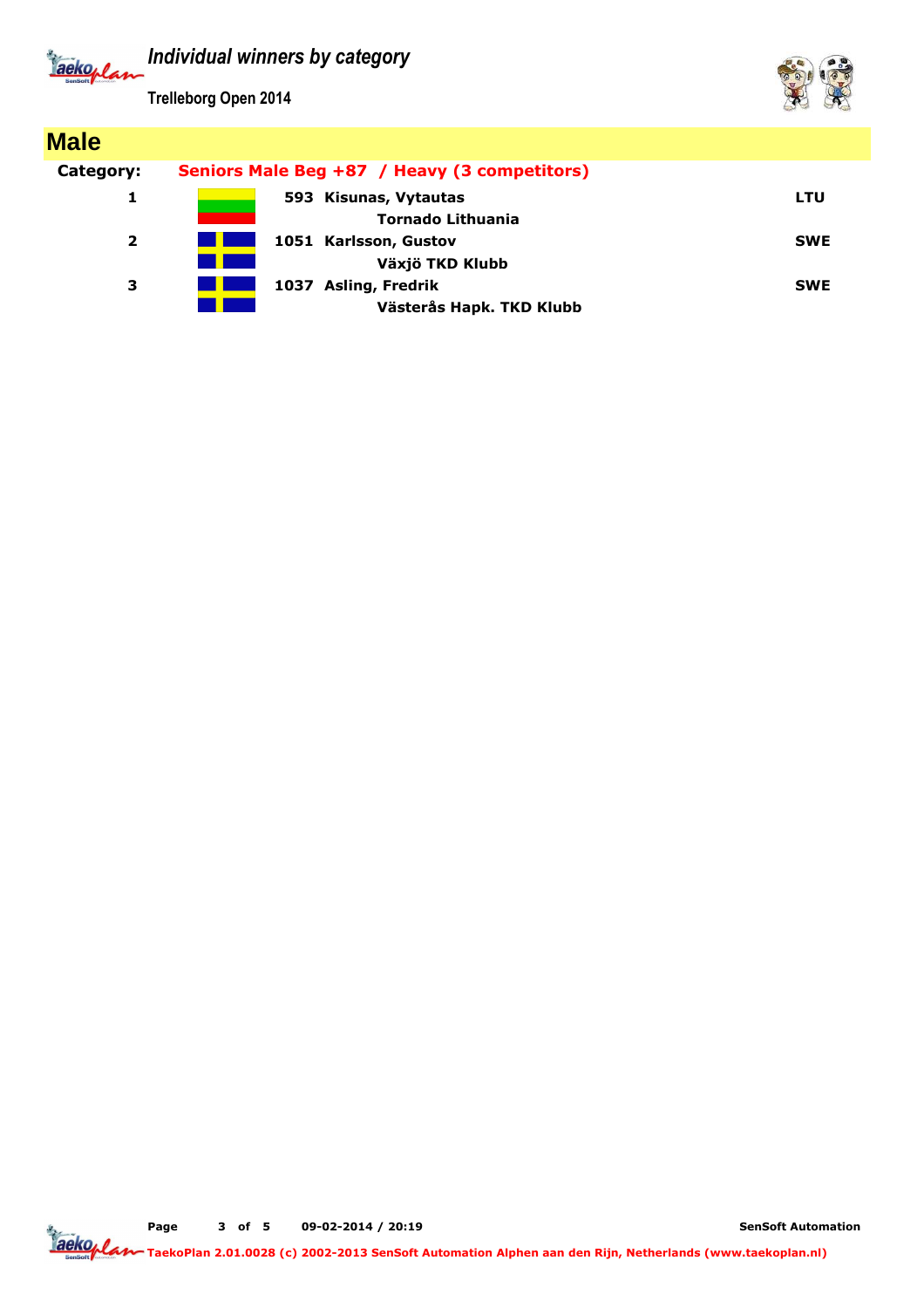*Individual winners by category*

Jackoplan

**Trelleborg Open 2014**



| <b>Female</b>           |                                                           |                           |
|-------------------------|-----------------------------------------------------------|---------------------------|
| Category:               | Miniors Female Beg -26 / (4 competitors)                  |                           |
| 1                       | 912 Granlund, Elina                                       | <b>SWE</b>                |
|                         | <b>Chirisan WTF TKD Klubb</b>                             |                           |
| $\overline{\mathbf{2}}$ | 1040 Demir, Elicia                                        | <b>SWE</b>                |
| 3                       | Västerås Hapk. TKD Klubb<br>965 Broberg-Malm, Mie         | <b>SWE</b>                |
|                         | Östermalms Hapk.& tkd                                     |                           |
| 3                       | 977 Emma, Lundmark                                        | <b>SWE</b>                |
|                         | S1 Team                                                   |                           |
| Category:               | Miniors Female Beg -28 / (2 competitors)                  |                           |
| $\mathbf{1}$            | 897 Malmgren Gabrielin, Ellinor                           | <b>SWE</b>                |
|                         | Örestad Baekdusan Taekwondo                               |                           |
| $\overline{\mathbf{2}}$ | 311 Quinones, Sara_                                       | <b>FIN</b>                |
|                         | Taekwondourheilijat 2011                                  |                           |
| Category:               | Miniors Female Beg -30 / (6 competitors)                  |                           |
| $\mathbf{1}$            | 1054 Petersson, Frida                                     | <b>SWE</b>                |
|                         | Växjö TKD Klubb                                           |                           |
| $\overline{\mathbf{2}}$ | 896 Lind, Moa                                             | <b>SWE</b>                |
|                         | Örestad Baekdusan Taekwondo                               |                           |
| 3                       | 914 Nygren, Alice<br><b>Chirisan WTF TKD Klubb</b>        | <b>SWE</b>                |
| 3                       | 966 Broberg-Malm, Leah                                    | <b>SWE</b>                |
|                         | Östermalms Hapk.& tkd                                     |                           |
|                         |                                                           |                           |
| Category:               | Miniors Female Beg -38 / (2 competitors)                  |                           |
| 1                       | 901 Sjberg, Frida                                         | <b>SWE</b>                |
| $\overline{2}$          | Örestad Baekdusan Taekwondo<br>457 Koleva, Michelle       | <b>ISL</b>                |
|                         | <b>Team Fram</b>                                          |                           |
|                         |                                                           |                           |
| Category:               | Cadets Female Beg -44 / Light (2 competitors)             |                           |
| 1                       | 890 Cuni, Leona                                           | <b>SWE</b>                |
|                         | Örestad Baekdusan Taekwondo                               |                           |
| $\mathbf{2}$            | 1175 Alneaimi, Maryam Ebraheim<br>Fujairah Taekwondo Team | <b>UAE</b>                |
|                         |                                                           |                           |
| Category:               | Seniors Female Beg -57 / Feather (2 competitors)          |                           |
| 1                       | 1188 Mureefa, Anbar Obaid                                 | <b>UAE</b>                |
|                         | <b>National Team</b>                                      |                           |
| $\mathbf{2}$            | 1036 Ziethen, Sandra                                      | <b>SWE</b>                |
|                         | <b>Trelleborgs TKD Klubb</b>                              |                           |
| Category:               | Seniors Female Beg -62 / Light (1 competitors)            |                           |
| 1                       | 1189 Shaikhah, Hassas Ali                                 | <b>UAE</b>                |
|                         | <b>National Team</b>                                      |                           |
|                         | Page<br>4 of 5<br>09-02-2014 / 20:19                      | <b>SenSoft Automation</b> |

**TaekoPlan 2.01.0028 (c) 2002-2013 SenSoft Automation Alphen aan den Rijn, Netherlands (www.taekoplan.nl)**